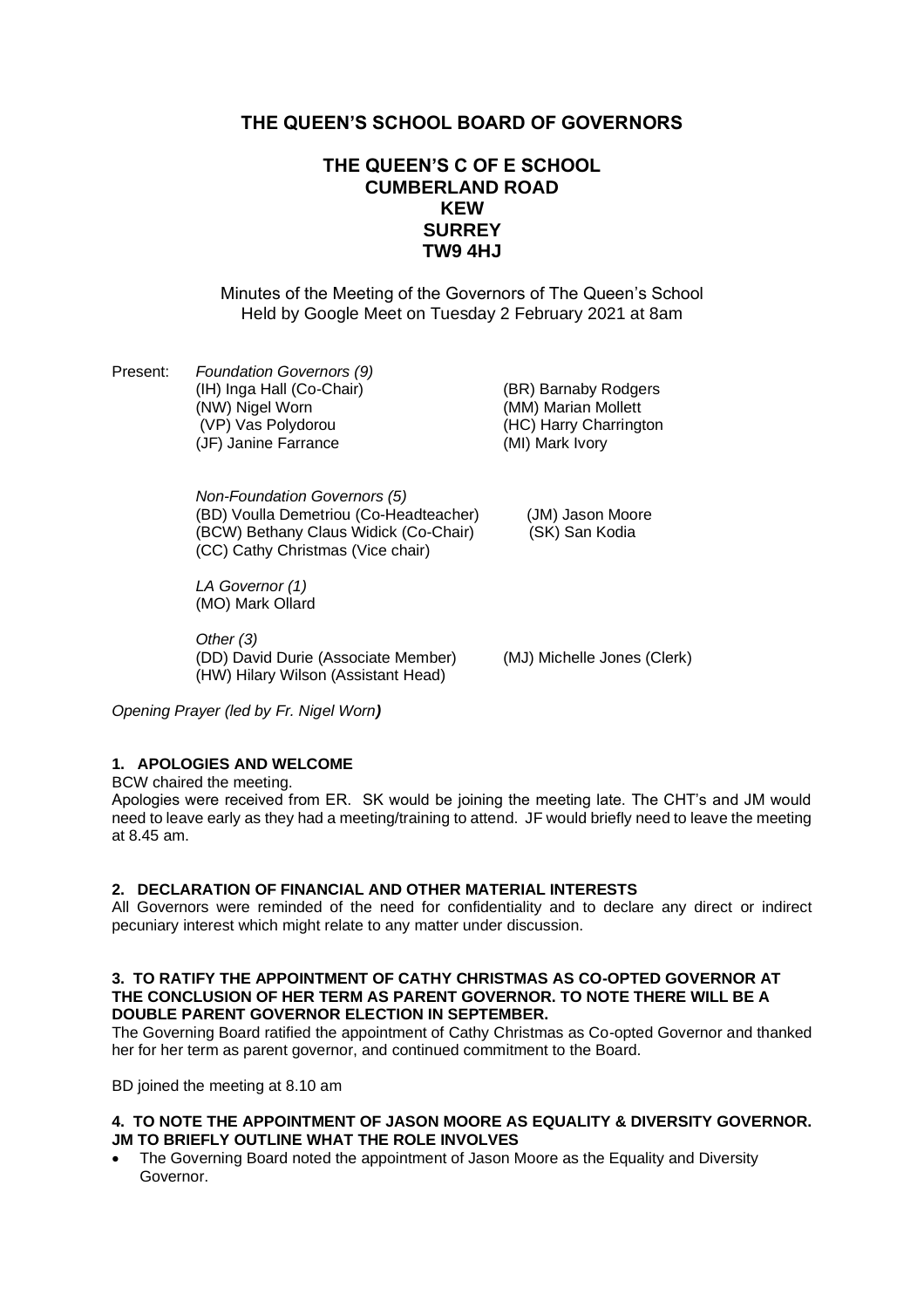- JM noted that it is important to note Equality and Diversity are two very different areas but are looked at together, not as one but closely together. Equality is about treating everyone fairly and equally without discrimination. Diversity is about looking at our differences and celebrating or valuing these differences.
- JM will be working with Isabella James, the Equalities teaching Lead who has recently reviewed and revised the Equalities policy which has been taken to the Pastoral committee in March.
- JM has completed the Equality training for Governorship and Unconscious Bias training. He will also take part in a seminar on Diversity within the Governing Board.

### *Q: Should the role not be Equality, Diversity and Inclusion Governor?*

*A: We have a SEN Governor who covers Inclusion, in the future we may consider whether this comes under one umbrella.*

*[Post meeting the Clerk checked with Governor Support who confirmed these are usually two separate roles within school governance.]*

## **5. TO NOTE THE ARRANGEMENTS REGARDING THE EX-OFFICIO ROLE AND PCC ENGAGEMENT UPON FATHER NIGEL'S DEPARTURE**

- Sadly, this will be Father Nigel's last FGB.
- There is a temporary replacement at St. Anne's in Father Nick until a permanent replacement is found. It is expected this will take some time as it's a very detailed process.
- Reverend Melanie will be joining St Luke's shortly.
- Discussion has taken place about temporarily covering NW's place on the board with either Fr. Nick or Rev. Melanie, it was concluded that it would be better to wait until the permanent replacement is found.
- This does have an impact on any new appointments we might consider making to the Governing Board, as the majority of these appointments require ratification by St. Anne's PCC. The suggestion from Fr Nigel is we make contact in the first instance with the Church wardens to undertake the approval process.
- In terms of reporting to the St Anne's PCC IH has discussed with MI and JF about carrying this work forward for St. Anne's and co-ordinating with HC and VP to ensure reporting covers all three Churches.
- An olive tree has been gifted to Father Nigel and this will be planted in the school's reflection zone and prayer garden. The olive tree had been donated by Bethany Claus Widick and family, the school and Governing Board thanked them for their generous donation.
- Father Nigel has suggested an inscription that might be used, the Prayer from St Teresa of Avila:

"Christ has no body now but yours. No hands, no feet on earth but yours. Yours are the eyes through which he looks compassion on this world. Yours are the feet with which he walks to do good. Yours are the hands through which he blesses all the world. Yours are the hands, yours are the feet, yours are the eyes, you are his body. Christ has no body now on earth but yours."

The initial idea was to put this on a plaque however this is quite big. It should be in a position for the children to be able to see and read the prayer whilst they play outside. The CHT's are looking into displaying this in another suitable area of the playground.

The CHT's read out a poem they had written for Father Nigel (attached to these minutes) The Governing Board thanked Father Nigel for his commitment, support, and spiritual guidance over the many years to both the Governing Board and Queen's, and wished him well on his retirement.

*JF joined the meeting at 8.21am* 

# **6. APPROVAL OF THE MINUTES OF THE FGB MEETING OF 2ND FEBRUARY 2021**

The minutes of the FGB on Tuesday 2nd February 2021 were agreed as an accurate reflection of the meeting and were approved.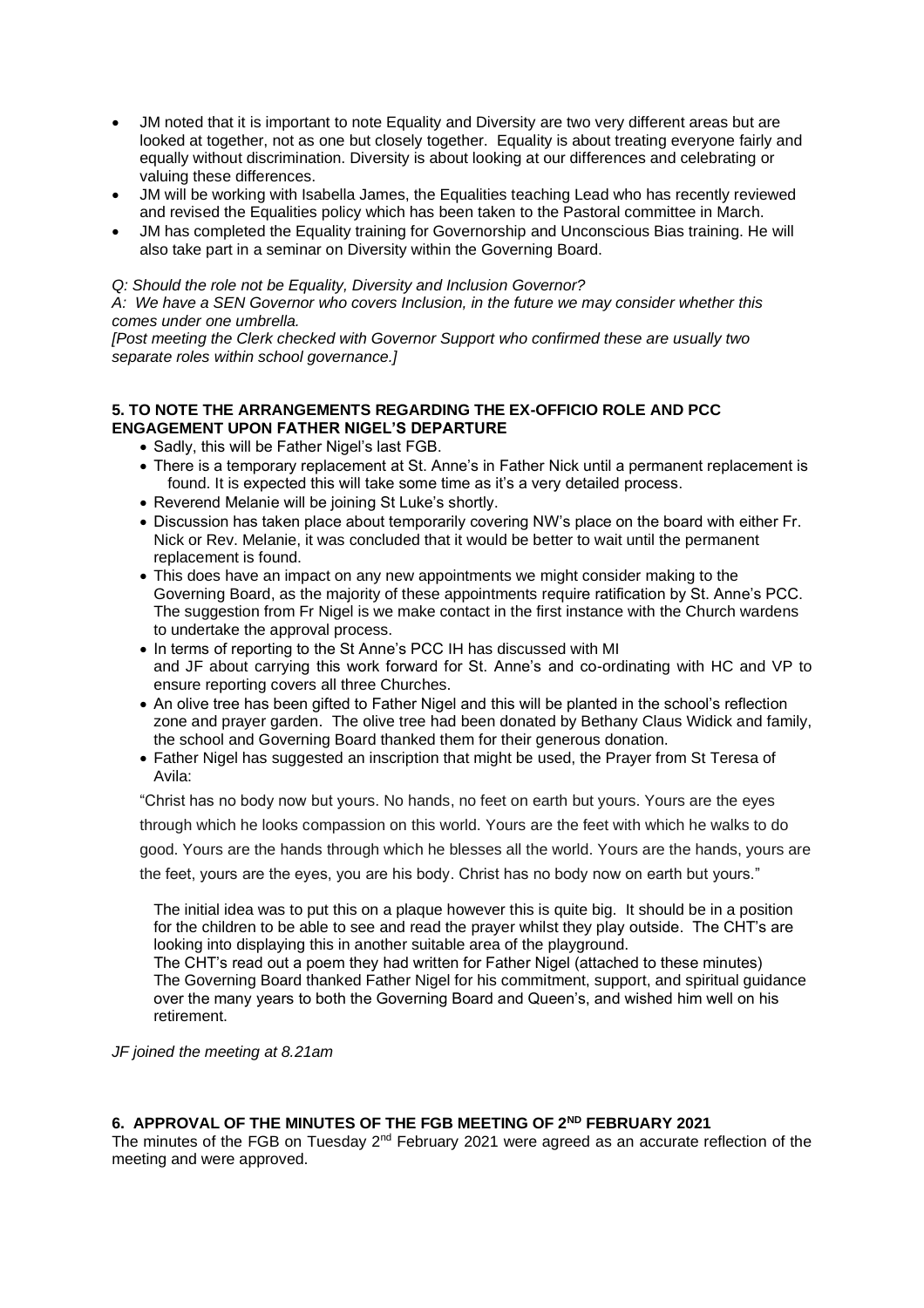# **STRATEGIC – LINKED TO VISION**

## **7. TO RECEIVE AN UPDATE ON RETURN TO SCHOOL AND COVID-19 RELATED MATTERS**

- The school opened on  $8<sup>th</sup>$  March in line with Government guidance. A warm welcome with music was arranged for the children coming into school and this helped to relieve any anxieties the children or parents may have had around the return to school.
- Attendance was at 98% the first week back and has remained at similar percentage throughout.
- Two families have been abroad and didn't return to school the first week. They are now back in school although one family has now moved on out of the area.
- The safety measures remain in place, the children are still in bubbles, lunches and playtimes are separate, parents are still queuing to drop off and pick up and there are staggered start times and finishing times.
- Staff are carrying out Lateral Flow testing twice a week.
- There have been no cases of Covid amongst staff and pupils so no closures or people isolating have been necessary.

## *Q: What will change next week to the school's Covid arrangements with the next stage of lockdown easing?*

*A: Currently we have not received any updated Government guidance, so social distancing will remain in place. There may be some changes in the classroom with children working in groups. We want to maximise on the opportunities the children are allowed but also we need to weigh up the workload involved in scaling back Covid arrangements. Currently we are taking stock of the good things that have come out of Covid and what we want to keep doing when things return to normal.*

*Q: Are the pickup arrangements one of the things we are planning on keeping? A: Yes, in terms of safeguarding the pickup arrangements work so much better and enables the children to be dismissed safely and because parents aren't in the playground it enables clubs to start on time.* 

# **8. TO RECEIVE A PROGRESS UPDATE REGARDING THE TIMETABLE FOR VISION SETTING**

- SK met with the CHT's who will be consulting with all the staff teams for their input into the Vision priorities. This will be completed by half term. The input from the staff will feed into the Vision Priorities proposal document the CHT's have been working on using the previous existing vision priorities. Once this process has been completed and any adjustments or tweaks have been made to this document will be brought to the Governing Board for consideration and discussion of potential timeframes. The purpose of this initial review by the Board will be twofold (i) considering the merits of the proposed priorities and (ii) considering whether the changes proposed are of an extent requiring further review at FGB or whether the Vision working party can start detailed work on refining the draft Priorities and preparing for broader stakeholder engagement.
- This will be a major item for the next FGB agenda to ensure this is robustly undertaken.
- The Governing Board thanked SK for her work on the Vision Priorities so far.

#### *Q: When does the working party expect to commence work?*

*A: Realistically, the working party is anticipating starting work at the beginning of Summer 2.*

*Q: Is there a timeline for when we would like the Vision Priorities to be in place?*

*A: It would be great to have these in place by the Autumn as it sets the scene for the school and outlines the school's development. This is quite optimistic but assuming the changes aren't too radical it is achievable.*

*Q: How set will the document be when it comes to FGB, will it still be open for suggestion for what we might want to change in it?*

*A: This is a working document at every stage, the school's view point will be added first but there is a role for every group to inputting and developing the document.*

*Q; In previous years we have had an away day or half day for Governor input into the vision priorities, one session as part of an FGB doesn't seem to be sufficient?*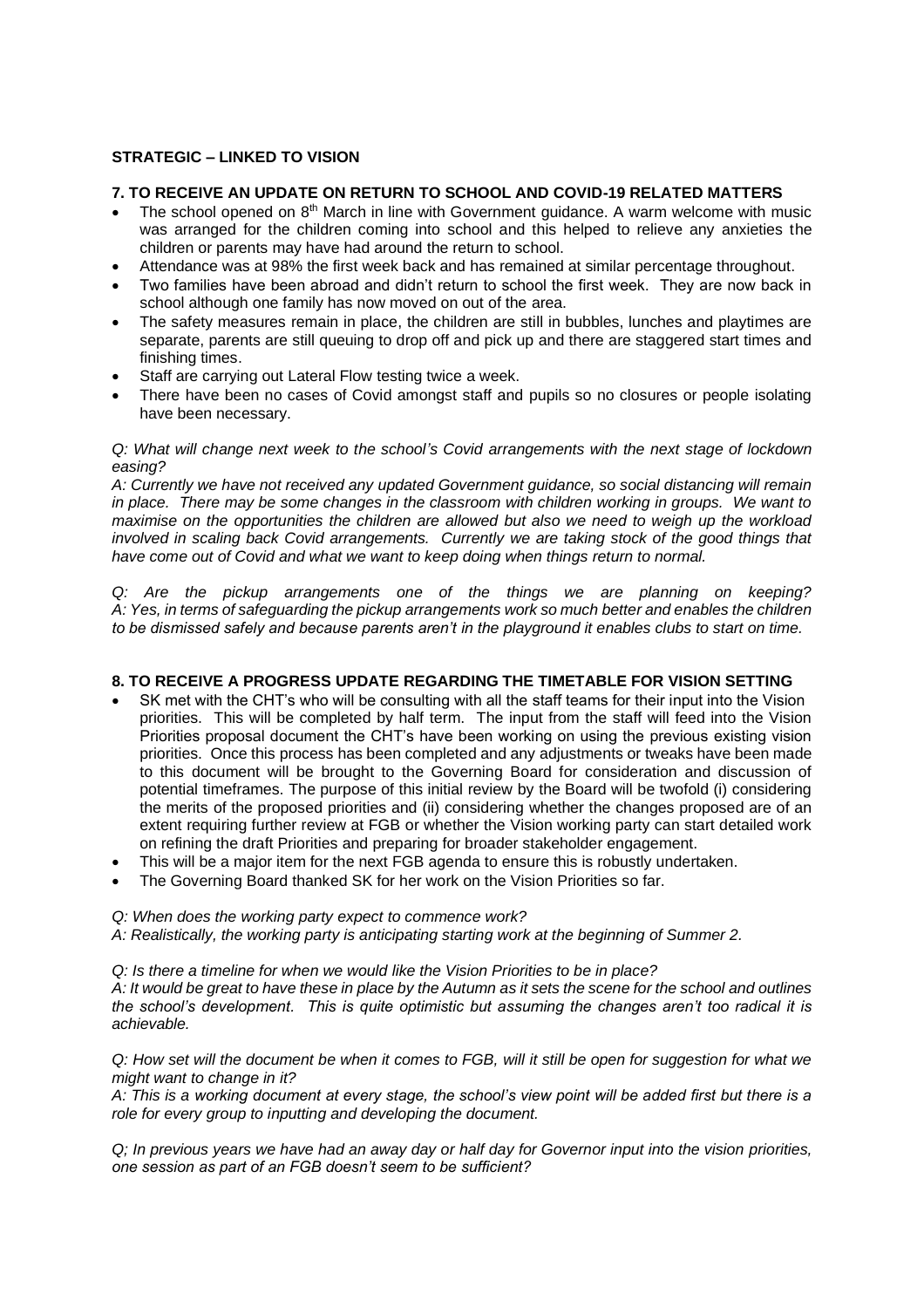*A: The vision proposals are not radically different from the previous priorities. The CHT's will investigate providing more information before the FGB. They will also look at rejigging the timeline. The working party and CHT's will have a discussion to see what can be done differently to involve the Governors earlier, this could be via email so they have sight of the vision priority document and can comment.*

*The CHT's and staff expectation is that the proposal for the new vision priorities will be building upon the existing vision priorities rather than a significant departure from the existing priorities. There is always the opportunity if we feel it is required for an extended session but probably not an in-person away day. At the next FGB we will have the opportunity to conclude not to give the Vision to working party and to pause and reconvene at an extraordinary FGB to debate things in more detail.*

### **ACTION: Clerk to ensure 'To receive a progress update regarding the timetable for setting new vision priorities' is on the next agenda with sufficient time allocations**

# **9. TO RECEIVE AND APPROVE THE DRAFT BUDGET**

- It was agreed at the last FGB that Finance committee would be given delegated authority to approve the draft budget for submission. Submission of the draft budget has taken place. The SBM has circulated three documents, the most important being the word document that identifies the main variances.
- We were previously worried about the impact of pupil numbers on our income at the per pupil rate. As the number on roll had finished at 22 pupils down we were looking at a hit of £70k to our income per pupil.
- The Average Weighted Pupil Rate has increased from £3,175 to £3450. The net result of this is our total income for pupil numbers has dropped by only £7k rather than £70k.
- There are several line items that are difficult to compare to each other as they have been affected by COVID, such as school journeys, energy costs were up as the heating was on, but the windows and doors were required to be open for ventilation.
- The two big one-off cost items are an increase in agency suppliers staff for specific maternity cover which is £70k, and the other is the medical retirement issue where we have put a provision of £50k to cover potential medical costs. The actual figure has still not been confirmed. Whilst we have done everything we can to contest this, it does look as if we will have to pay this. We should know more in the coming weeks. It is important that this amount remains ring-fenced for the medical retirement issue.
- All the above give a deficit of £115k for the coming year, which is the largest deficit we've had for a while, mainly due to the two one-off cost items.
- The assumption for the next two years is a steady increase in the number of pupils, by 8 pupils per year. We will continue doing everything we can to boost pupil numbers above the assumptions.
- At the end of the 3 years, we are looking at our reserves dropping down to just under £100k which is 5% of our income. This is lower than the reserves we've previously held but is a much more common average for schools.
- The Governing Board thanked the SBM and MO for their work on the draft budget.

#### *Q: Is £50k the worst-case scenario for the medical retirement issue?*

*A: We don't know as we have nothing previous to compare this to. There may be scope for sharing some of the cost with the local authority which would be the best-case scenario or a staggered payment approach over several budget periods, which may help to soften the blow, but these are still being investigated.*

• `The draft budget was approved by the FGB

#### **10. TO NOTE THE CO-HEADTEACHER'S REPORT INCLUDING AN UPDATE OF THE STAFF QUESTIONNAIRE AND AN UPDATE ON YEAR 1 PHONICS ALTERNATIVES TO STATUTORY ASSESSMENT**

• All assessments were cancelled by the Government, however the school still plans to carry out these assessments, this will enable the school to report to parents and identify where the gaps in any missed learning are.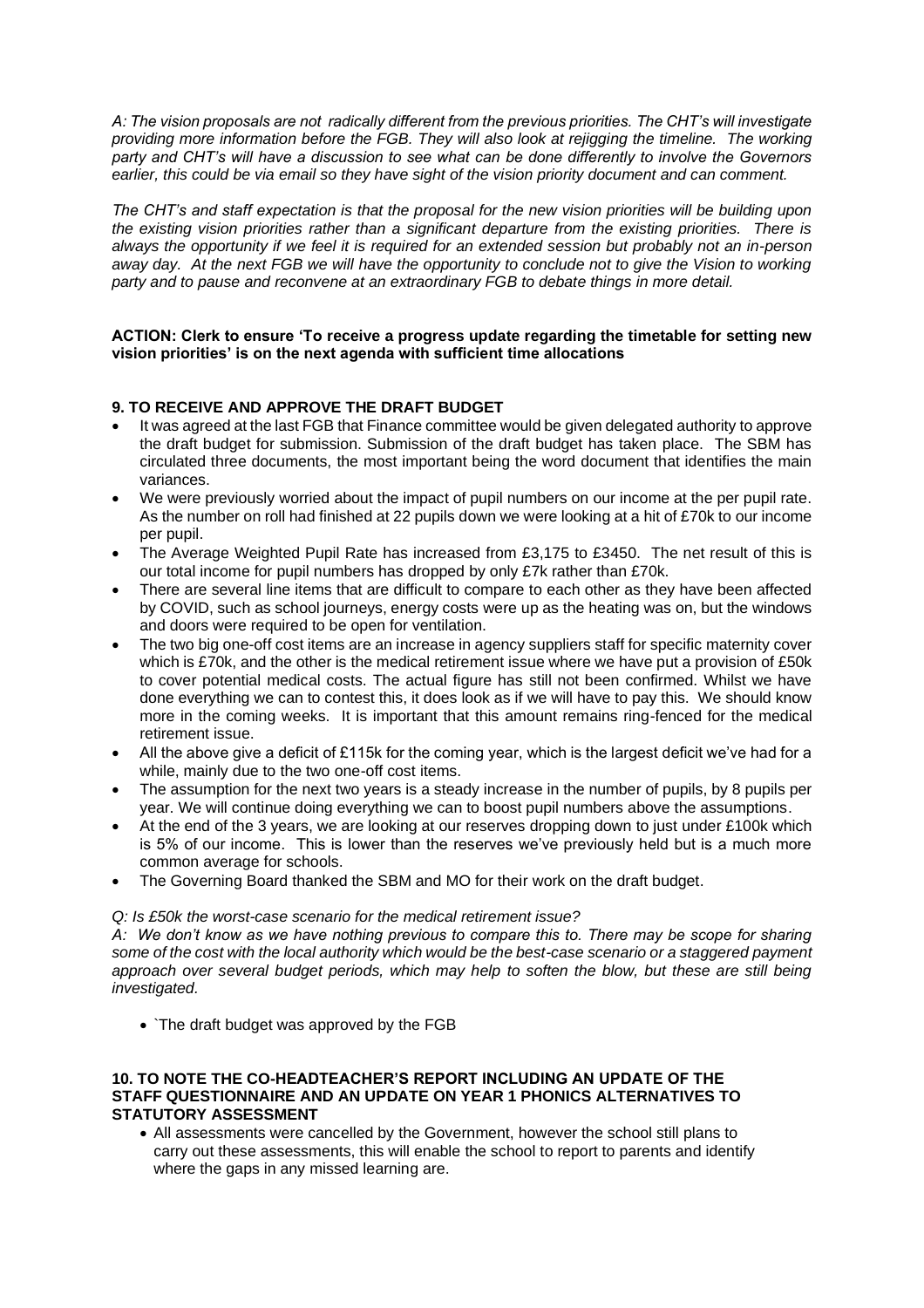- The school will be using a past paper to do a Phonics screening check.
- All other statutory assessments we would normally do will be carried out using past papers.
- The CHT's thanked MM for forwarding the Governors draft survey.
- The Survey will go to the next P&P meeting with a view to sending out to staff before the end of term.

## **11. TO RECEIVE A SAFEGUARDING REPORT FROM THE CO-HEADTEACHERS**

- A fire test took place last week which took under three minutes to evacuate the building. Another test will take place in Summer 2.
- There have been issues around the Year 6's home use of devices and the year 6's talk has not been of age-appropriate content. This is possibly a product of COVID and increased device time and flexibility around device use, and is typical of the National picture for boundary testing and device usage. The school is engaging with our parent community and the local police community officer. A series of support sessions are being put in place for the Year 6's.

*Q: The session planned with the local community officer is this because there are legal implications? A: No, the local community officer is part of a Trailblazer team for mental health support and is NHS mental health trained.*

- *Q: Which committee will this sit under?*
- *A: It sits under the Pastoral committee.*

## **ACTION: Clerk to add Discussion of Year 6 Trailblazer safeguarding sessions to next Pastoral committee agenda.**

*JF left the meeting at 8.45am*

## **12. TO DISCUSS THE SPRING SIP REPORT**

- The SIP report has just been received back by the CHT's.
- The Curriculum and Standards committee have not yet had the opportunity to review the Report, but the next C&S meeting will be reviewing this in detail.
- The SIP visit took place 3 weeks after the start of term. The report on EYFS is accurate but not a true reflection of the full picture of learning and teaching across the school day. That is however the nature of such visits.
- The same area is used for learning time and play time. The children having been away from school for so long were just getting to grips with this.
- For the next visit the SIP will be invited to attend in the morning to see a more structured view, this is when core learning takes place.
- This has generated a discussion in EYFS about the problem of learning in a play space.
- The points for the Governors to consider will be taken to the next Curriculum and Standards committee for discussion.

#### *Q: Are SIP visits normally a few hours or all day?*

*A: The visits usually have a focus which dictates the length of the visit. This visit didn't have a focus. It is sometimes better not to have a focus to enable someone to have a look at everything.*

#### *Q: How extensive is the evaluation of texts decolonising the curriculum?*

*A: Work was started a year and a half ago, looking at wider representation in texts. This is a longterm piece of work. MI and JM will be involved. JM and the Equalities lead have discussed the wording to be used around decolonising in the Vision.*

# **13. TO APPROVE THE TERM DATES FOR 2022/23**

• The term dates for 2022/23 were approved by the Governing Board.

# **14. TO RECEIVE A VERBAL UPDATE ON PROGRESS WITH CUA2**

• The application has been submitted.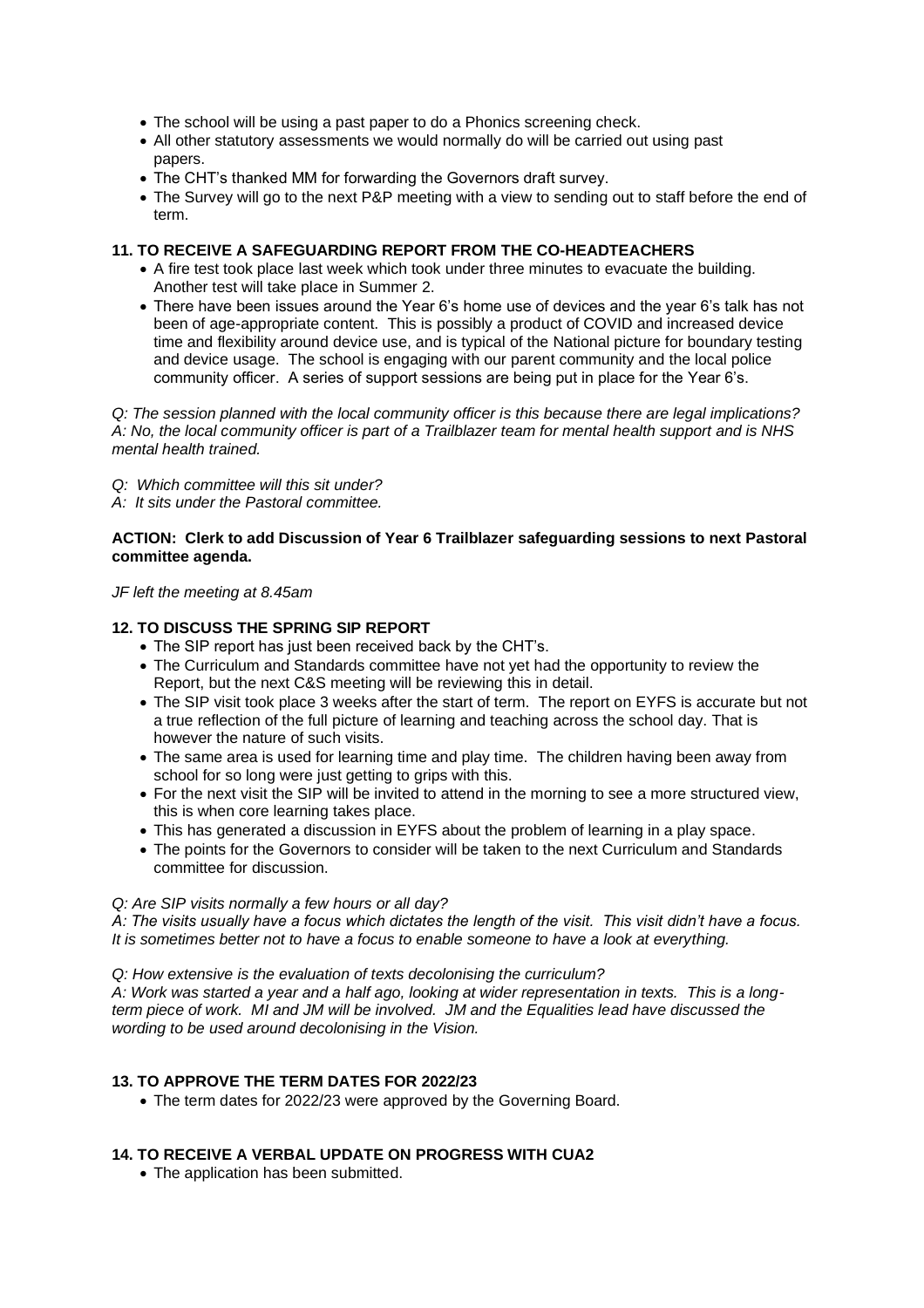- The changes are to extend week day evening lettings until 8pm during daylight hours in the Summer and until 6pm on Saturdays.
- It is proposed this will give a 20-30% increase in revenue which is much needed.
- An update should be received in the next few days.

## *Q: Is there potential for greater lettings income?*

*A: Most enquiries are for birthday parties. We are looking for sustainable tenants to replace the Russian school.*

*JF rejoined the meeting at 9.02am*

# **15. TO RECEIVE A DEFECTS UPDATE**

- B&K have agreed to replace the wooden cladding on the outside of the building and the vinyl on the staircase.
- Alex Windle had previously agreed to oversee the works and gave a quote of £600 for 5 hours work. Alex has since left. The request to oversee that the works are completed thoroughly and to the correct standard has been sent to Nathan, Alex's replacement.
- The Fire Doors closures are not functioning correctly as either the doors have dropped or the door closures have dropped. The SBM received a quote of £800 from Tetra, to come and inspect the doors. Agreed at FGB for SBM to seek alternative quotes.

# **ACTION: CHT's will discuss progress and expediating the repair of the fire doors with the SBM**

## **ACTION: HC to ask SBM to discuss with CHT's when the work should be carried out and to also ask SBM to chase up alternative quotes.**

## *Q: Is It still safe to use the school with the fire doors not working properly?*

*A: It is a matter of urgency to get these doors repaired. The building is safe, but this is a priority. The hall has two fire exits. We are mitigated by the faults all being on the ground floor. Premises will explore this further including protocols around ensuring doors are closed.*

# **16. TO RECEIVE A PHASE RELATED OVERVIEW C/FWD FROM FEBRUARY**

- We still don't have any data to report on this item; to be carried forward to the next FGB.
- CC will discuss with CHT's if it will be possible to have a final virtual Phase visit before the end of the year and will report back.
- Whilst we are waiting for fire doors to be repaired there should be a procedure in place for closing the doors during a drill or in the event of a fire.

# **ACTION: Clerk to add 'To receive a phase related overview c/fwd. from February to the next FGB agenda**

## **ACTION: CC to discuss possibility of a virtual phase visit before the end of the year with CHT's and will report back**

## **ACTION: Clerk to add 'To ensure procedure for closing the fire doors is in place' to the next Premise committee meeting**

*JM left the meeting at 9.12am*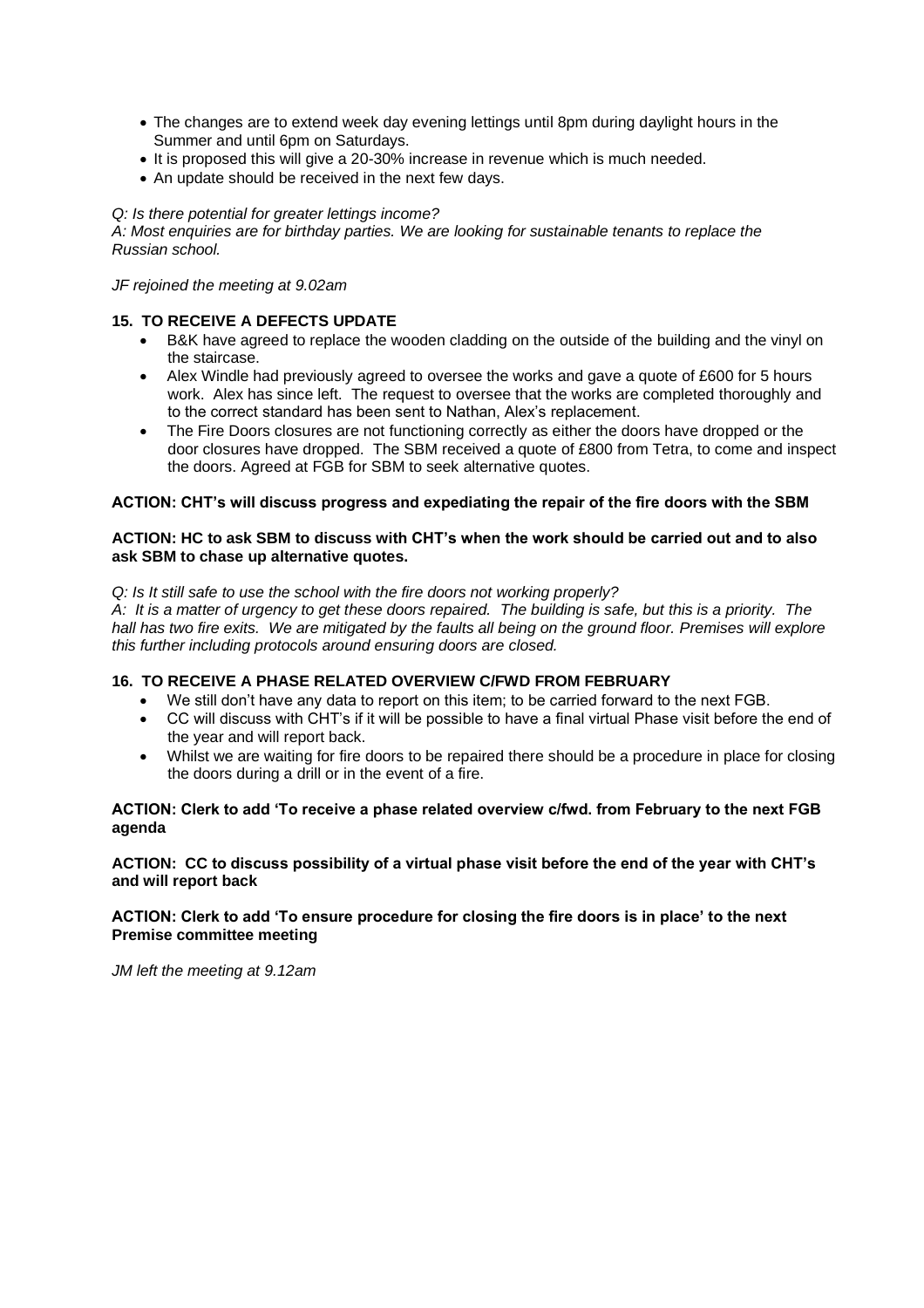# **17. TO RECEIVE AN REPORT FROM ADMISSIONS ON HOW RECEPTION PLACES WERE OFFERED ON NATIONAL OFFER DAY.**

|                                                                                                                          | <b>Applications as</b><br>ranked by Queen's<br>- March 2021 | <b>National Offer Day - 16</b><br><b>April 2021</b> |
|--------------------------------------------------------------------------------------------------------------------------|-------------------------------------------------------------|-----------------------------------------------------|
| Criterion 1 - LAC/Previous LAC                                                                                           | 0                                                           | 0                                                   |
| Criterion 2 - Social/Medical                                                                                             | 2                                                           |                                                     |
| $Criterion 3 - PPG$                                                                                                      | <sup>0</sup>                                                | 0                                                   |
| Criterion 4 - Staff                                                                                                      | 2                                                           | 2                                                   |
| Criterion $5 - S$ iblings                                                                                                | 28                                                          | 27                                                  |
| Criterion 6 - Living within boundaries of Kew<br>Parishes - regular worshippers of one of the three<br>Anglican Churches | 15                                                          | 13                                                  |
| Criterion 7 - Living within the boundaries of Kew<br>parishes - regular worshippers of other Christian<br>Churches       | 8                                                           | 4                                                   |
| Criterion 8 - Proximity                                                                                                  | 90                                                          | 13 (Last distance 721.44m)                          |
| EHCP                                                                                                                     | n                                                           | n                                                   |
|                                                                                                                          | 145                                                         | 60                                                  |

# **How Places Were Offered On National Offer Day 16th April 2021**

- The sibling numbers are similar to last year's.
- The last distance offered this year is further out than last year, but still very tight to the school.
- More applications were received from Brentford/Chiswick this year.

# **18. TO NOTE PLANNING FOR GOVERNOR SUCCESSION PLANNING IS UNDERWAY**

- The Co-Chairs of Governors will be having end of year meetings with Governors and will be discussing succession planning.
- Following CC's transition to Co-opted Governor there is a Parent Governor vacancy.
- Sadly, BCW will be moving away at the end of the academic year.
- This means there will be a double parent governor election in the Autumn term.

#### **19. TO RECEIVE A VERBAL REPORT FROM THE COMMITTEE CHAIRS, INCLUDING ITEMS OF GENERAL SIGNIFICANCE CONSIDERED BY THEIR COMMITMENT SHOULD BE DRAWN TO THE ATTENTION OF THE BOARD AND TO NOTE THE FOLLOWING MINUTES:**

## **19.1 STEERING**

• Not met

# **19.2 PREMISES, HEALTH & SAFETY & LETTINGS**

- Meeting on 6 May was cancelled due to quoracy and will be rescheduled
- CUA2 and Defects were covered under Items 14 & 15

#### **19.3 PASTORAL**

- The next meeting is on Monday 24th May
- Nothing further to add

#### **19.4 KAIROS**

- The next meeting is on Monday 24th May
- Nothing further to add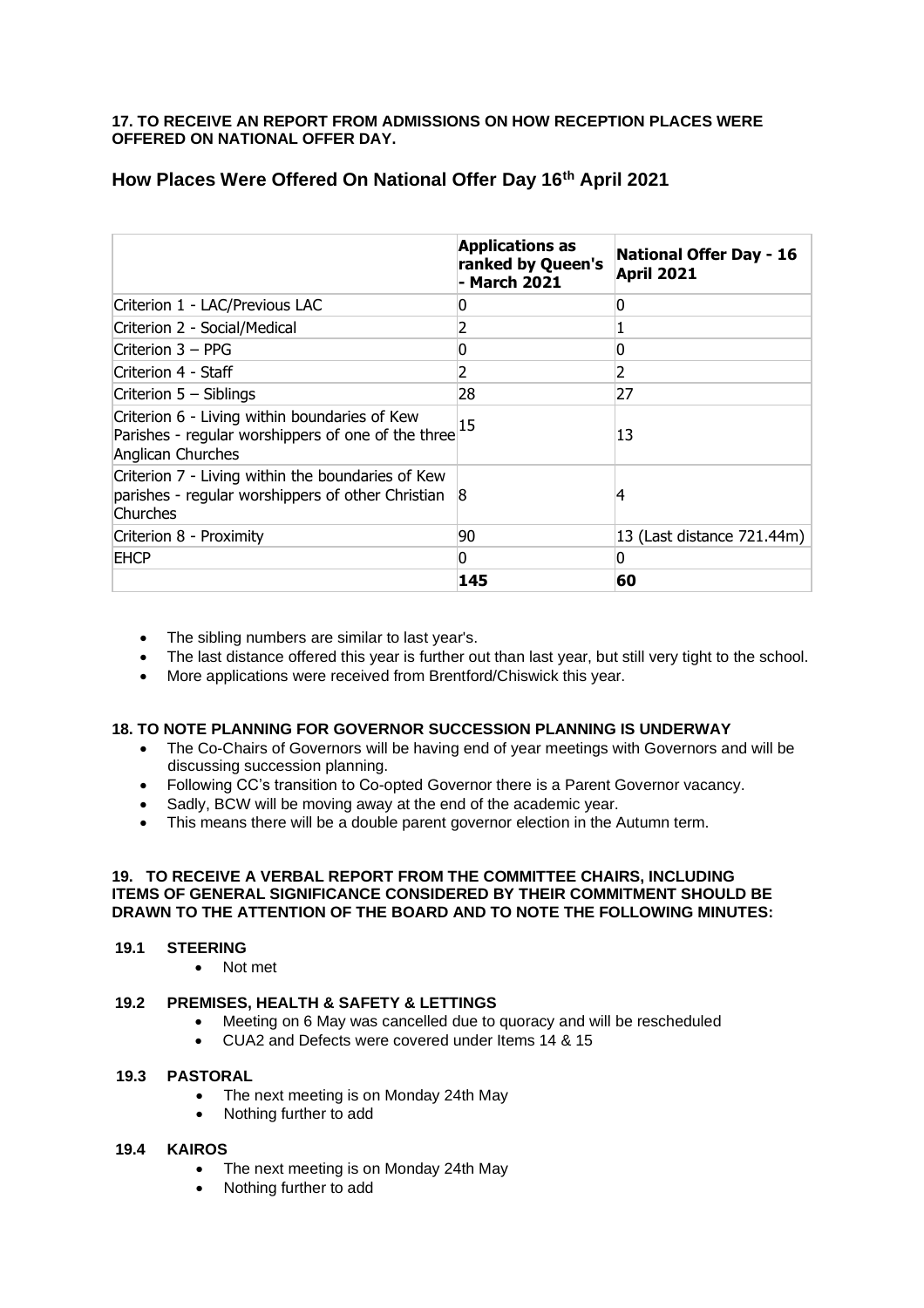## **19.5 FINANCE**

• Nothing further to add

## **19.6 CURRICULUM & STANDARDS**

• Nothing further to add

#### **19.7 PAY & PERSONNEL**

- The next meeting is Thursday 13th May
	- Nothing further to add

#### **19.8 ADMISSIONS**

- Update on how reception places were offered on National Offer Day covered under item 17
- The minutes from the March meeting will be brought to the next FGB for approval, as Admission will not be meeting again until the end of the calendar year.

*JM left the meeting at 9.12am*

# **STATUTORY**

## **20. FOR NOTING:**

## **i. CO-CHAIR'S REPORT**

• AfC have sent through good practice guidance advising that all prospective Governors should provide references and asked to provide CV's.

#### **ii. POLICY PROGRESS REPORT (STANDING ITEM)**

- Committee Chairs are reminded to check the list to ensure policies under their remit are in date and are included in the list.
- There have been 2 additions to the policy list from the Pay & Personnel committee.

# **21. TO CONSIDER THE SKILLS AUDIT AND RECEIVE AN UPDATE ON GOVERNOR TRAINING**

- The Clerk will be running a Committee Chairs training session after half term. Dates TBC
- JM has completed the Unconscious Bias training and Safeguarding [Level 1]
- BR is due to attend Safeguarding Level 2 training in June.
- The Co-Chairs of Governors will be holding 1 to 1's with each Governor
- Previously the Governing Board has used the Co-opted Governor option to fill skills gaps. As we already have our maximum co-opted spots filled this option is no longer available and we will need to specifically identify the skills to recruit for in the Autumn Parent Governor elections.

## **ACTION: Clerk to ensure 'To consider the skills audit and receive an update on Governor Training (Standing item) remains on future agendas.**

*HC, JST & BD left the meeting at 9.30am VP left the meeting at 9.32am SK left the meeting at 9.33 am*

# **OTHER/AOB**

#### **22. TO NOTE ITEMS FOR/FROM OTHER COMMITTEES**

• None

# **23. TO RECEIVE AN UPDATE ON FORTHCOMING SOCIAL EVENTS**

- No events are currently scheduled to take place due to Covid.
- The staff event (Staff Thank You) which Governors usually organise will be discussed at the next FGB.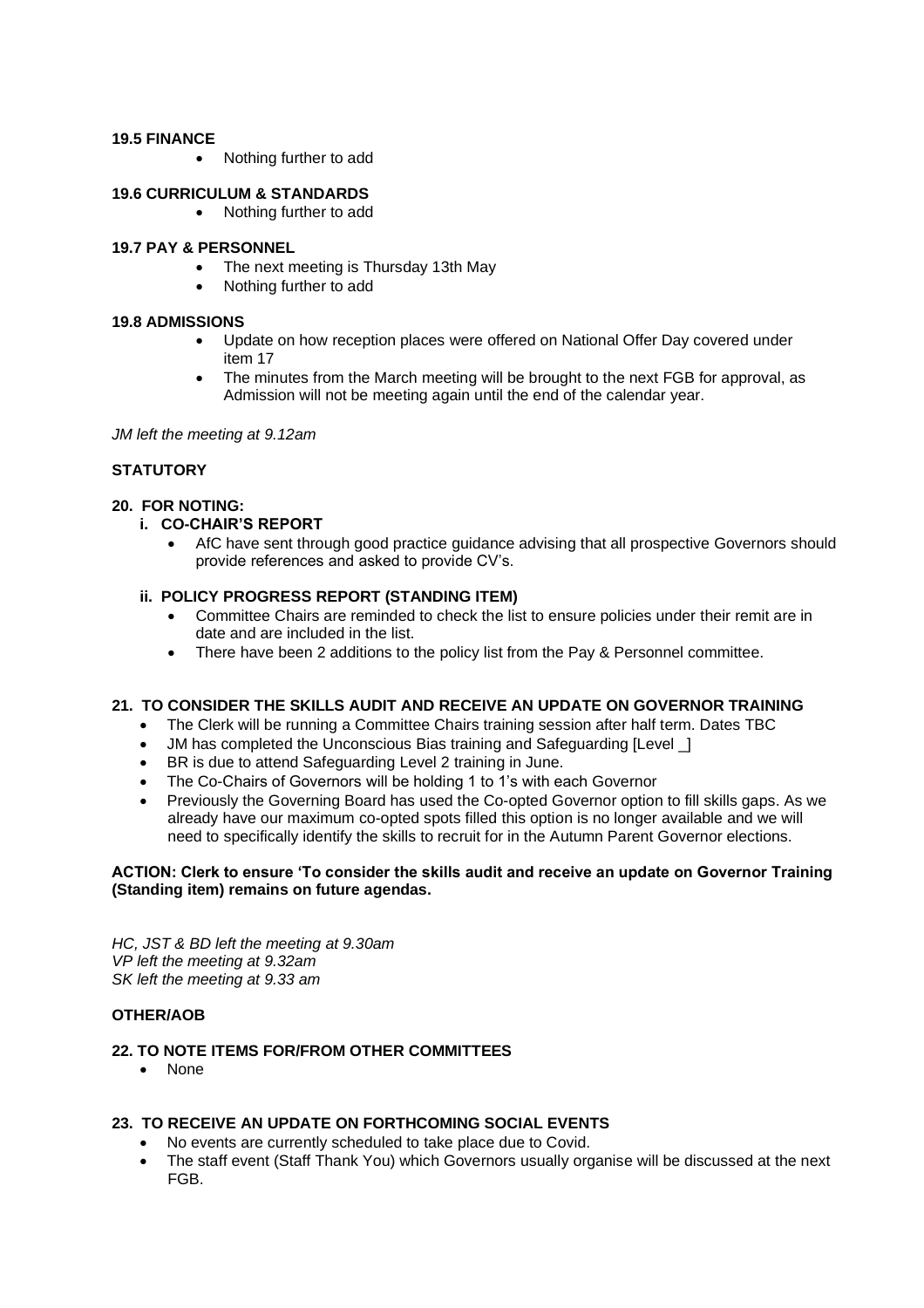- For the Governing Board to remain effective and collective meetings should return to being in person and in school at the earliest opportunity, particularly for FGB, with the needs of committees to be considered by committee chairs.
- The next FGB is scheduled to take place after 21<sup>st</sup> June, when it is expected lockdown will be lifted. Possibility of having the meeting in school face to face, either outside or in the hall.

## **ACTION: Clerk to check with CHT's if the next FGB can be in person meeting in the school, subject to COVID restrictions.**

CC left the meeting at 9.39am

# **24.. AOB:**

i. To note Father Nigel's leaving service is on 19<sup>th</sup> May at 2pm. Please let the Clerk know if you plan to attend

# **To note the date of next meeting: Thursday 24th May 2021 at 7pm.**

*The meeting concluded at 9.42 pm*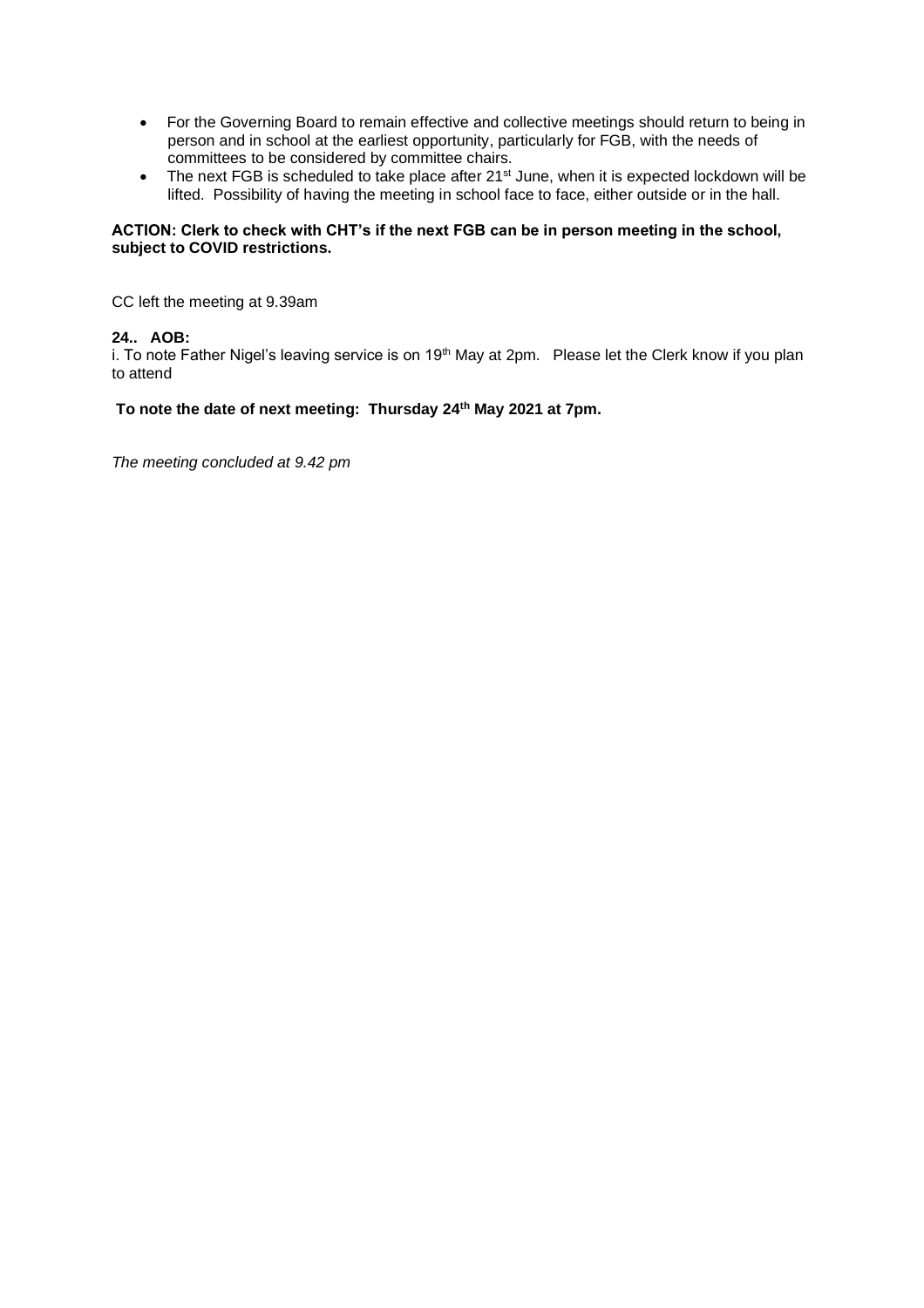#### **LIST OF ACTIONS**

**ACTION: Clerk to ensure 'To receive a progress update regarding the timetable for setting new vision priorities' is on the next agenda with sufficient time allocations**

**ACTION: Clerk to add Discussion of Year 6 Trailblazer safeguarding sessions to next Pastoral committee agenda.**

**ACTION: CHT's will discuss progress and expediating the repair of the fire doors with the SBM**

**ACTION: HC to ask SBM to discuss with CHT's when the work should be carried out and to also ask SBM to chase up alternative quotes.**

**ACTION: Clerk to add 'To ensure procedure for closing the fire doors is in place' to the next Premise committee meeting**

**ACTION: Clerk to add 'To receive a phase related overview c/fwd. from February to the next FGB agenda**

**ACTION: CC to discuss possibility of a virtual phase before the end of the year with CHT`'s and will report back**

**ACTION: Clerk to ensure 'To consider the skills audit and receive an update on Governor Training (Standing item) remains on future agendas.**

**ACTION: Clerk to check with CHT's if the next FGB can be in person meeting in the school, subject to COVID restrictions.**